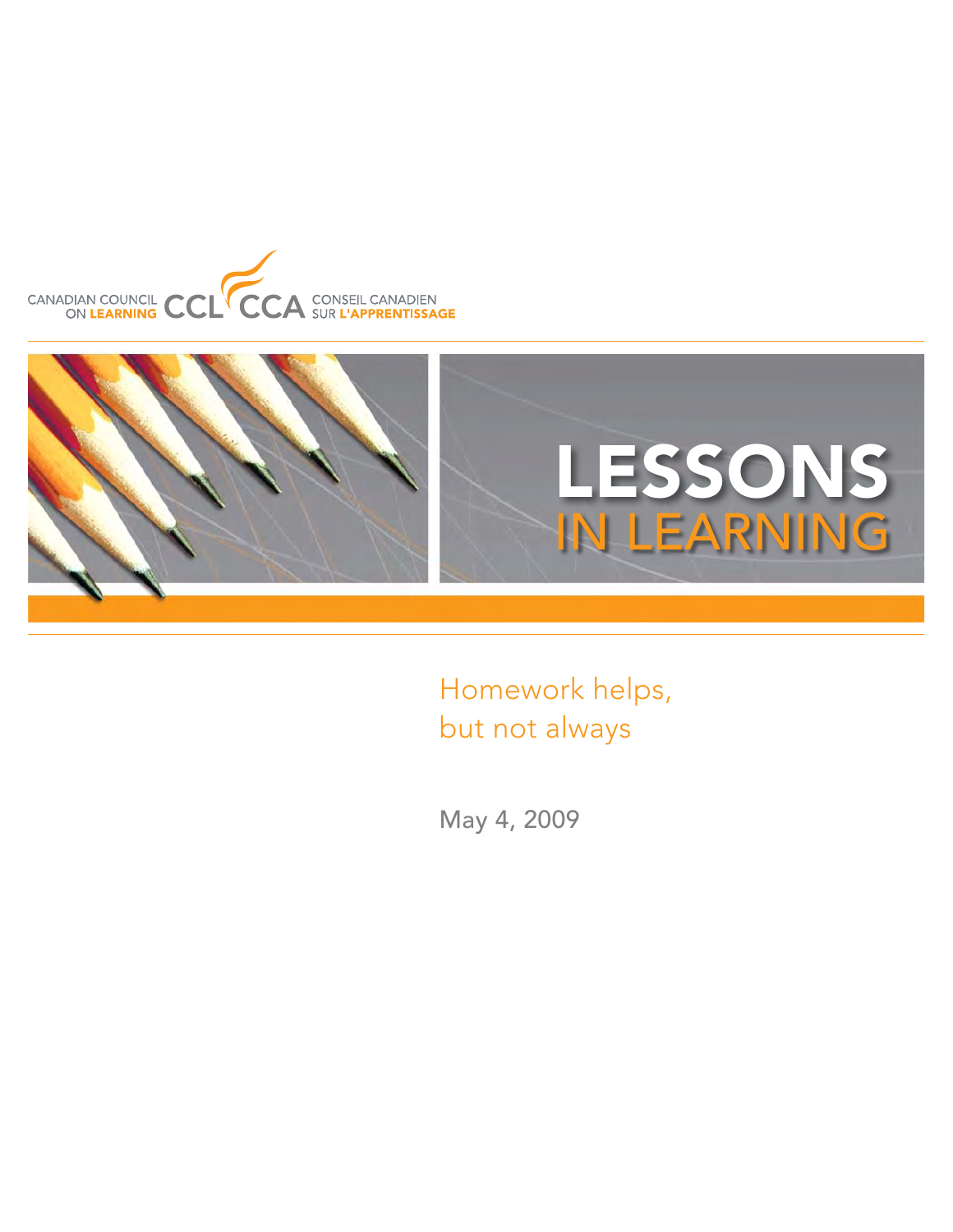*This* Lessons in Learning *is based on CCL's systematic review of research about homework, completed in spring 2009. The systematic review analyses 18 studies published from 2003 to 2007.*

## Homework: The recurring debate

Few issues in education affect as many families as homework. Its near-universal place in formal schooling leaves few students and parents untouched. Yet the history of homework is characterized by debate about both its effectiveness and legitimacy.

Attitudes toward homework move through cycles of enthusiasm and opposition.<sup>1</sup> Homework is popular in times of worry about the quality of learning among young people (e.g., in the late 1950s after the Soviet Union launched Sputnik) and unpopular when it is perceived as unduly oppressive (e.g., starting in the mid-1960s, alongside a number of societal factors, such as the rise of the civil rights movement, growing opposition to the U.S. war in Vietnam and the emergence of the youth culture).

It is difficult to say which view currently holds sway in Canada and the United States. In 2006, two books opposing homework were published and became quite popular—*The Homework Myth* and *The Case Against Homework*. 2,3 A significant proportion of media reporting in Canada also tends to frame homework negatively.4 On the other hand, results of the Survey of Canadian Attitudes toward Learning indicate that Canadians feel homework is valuable.<sup>5</sup> At the expert level, the debate between homework's proponents and detractors often turns personal and acrimonious.<sup>6</sup>

*Lessons in Learning* has previously addressed the topic with the February 2008 article "Parents' role in their children's homework," which highlights Harris Cooper's systematic review of homework research published between 1987 and 2003.7 Cooper's 2006 study indicated that, on balance, homework improves achievement. However, there are a number of caveats. Improvement is largest on unit tests (in other words, for promoting the short-term retention of content, rather than the long-term development of understanding) and homework appears to have little or no effect among elementary school students.

The Canadian Council on Learning endeavoured to bring Cooper's work up to date, completing a systematic review of evidence on the effectiveness of homework, focusing on literature published from 2003 to 2007.

## Results of CCL's systematic review of evidence

CCL's review focused on 18 different studies that reported a total of 57 distinct achievement measures (e.g., overall grades; student marks on a standardized English test; student marks on a standardized math test; student marks on teacherdeveloped tests and projects) across six different subject areas. These distinct measures will be referred to as outcomes for the remainder of this article. Of the 18 studies reviewed, 14 were conducted in the United States and the remaining four in Germany. No Canadian studies of a similar nature were published during this period.

*Studies assessing the net impact of homework*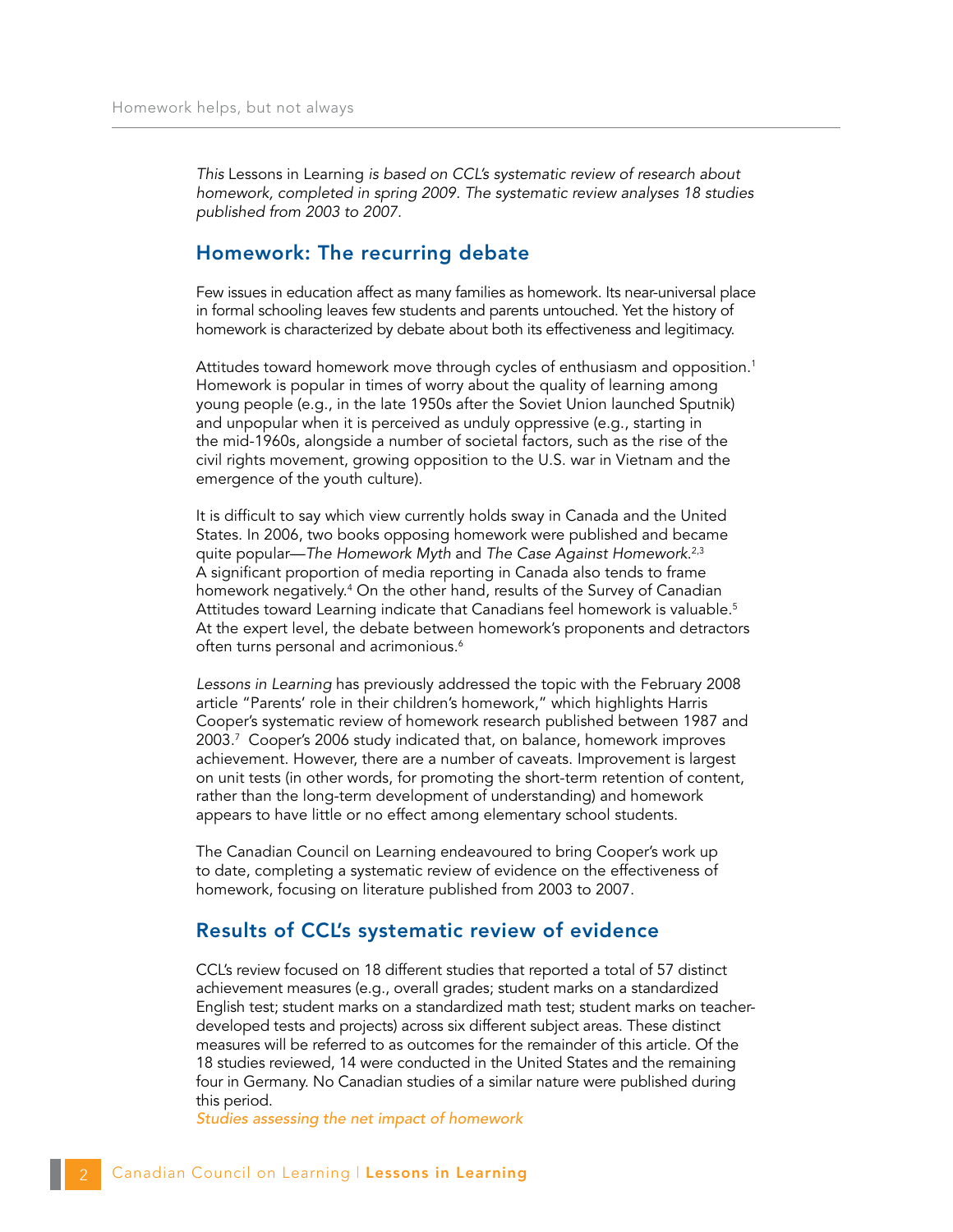Of the 18 studies examined, 10 reported 32 outcomes that isolated the net impact of homework on achievement, examining the effect of time, frequency, effort and completion. Of these 10 net-impact studies, eight focused on students in grades eight through 12 and two focused on students in grades three through eight. In addition, eight of the 10 studies were strictly correlational, meaning the authors did not systematically vary the amount of homework students received. Instead, they used survey data and correlated eventual achievement with student responses about the time, frequency and effort they expended on homework.

Of the 32 outcomes enumerated, 24 (75%) showed a positive relationship between homework and subsequent achievement. Of these 24 outcomes, 16 were large enough (medium or large effect sizes) to suggest a substantial benefit from doing homework. Nonetheless, 25% of the outcomes—a non-trivial proportion—showed a negative (if small) relationship between homework and achievement. Figure 1 illustrates the distribution of the 32 outcomes across the observed spectrum of effect sizes. (*Please see the "Effect size" text box for an explanation of this term.*)

#### Effect size

When results of significance are reported, it is helpful to also report a corresponding effect size. The effect size reported here gives the reader a sense of the magnitude the effect that some factor (in this case homework) has on some outcome.

In some cases, authors of the studies reviewed do not provide the statistics necessary to allow for the calculation of effect sizes. In other cases, such as the ones referred to in Figure 1, the authors used statistical models, particularly multi-level models, that do not provide data that are amendable to effect size calculations. One can still confidently report the levels and direction (i.e. positive or negative) of significance; however, it was not possible to calculate the effect size magnitude without contacting the author and asking for additional data.

It should also be noted that, unlike tests of significance, effect sizes are calculated independent of the sample size. This means a study that used a small sample size and found non-significant results may still result in the calculation of a medium effect-size. Of course the opposite is also true. A result may be statistically significant, yet the effect size may be extremely small.

For more on this issue, see Effect size substantive interpretation guidelines: Issues in the interpretation of effect sizes, published by What Works Clearinghouse in Washington D.C.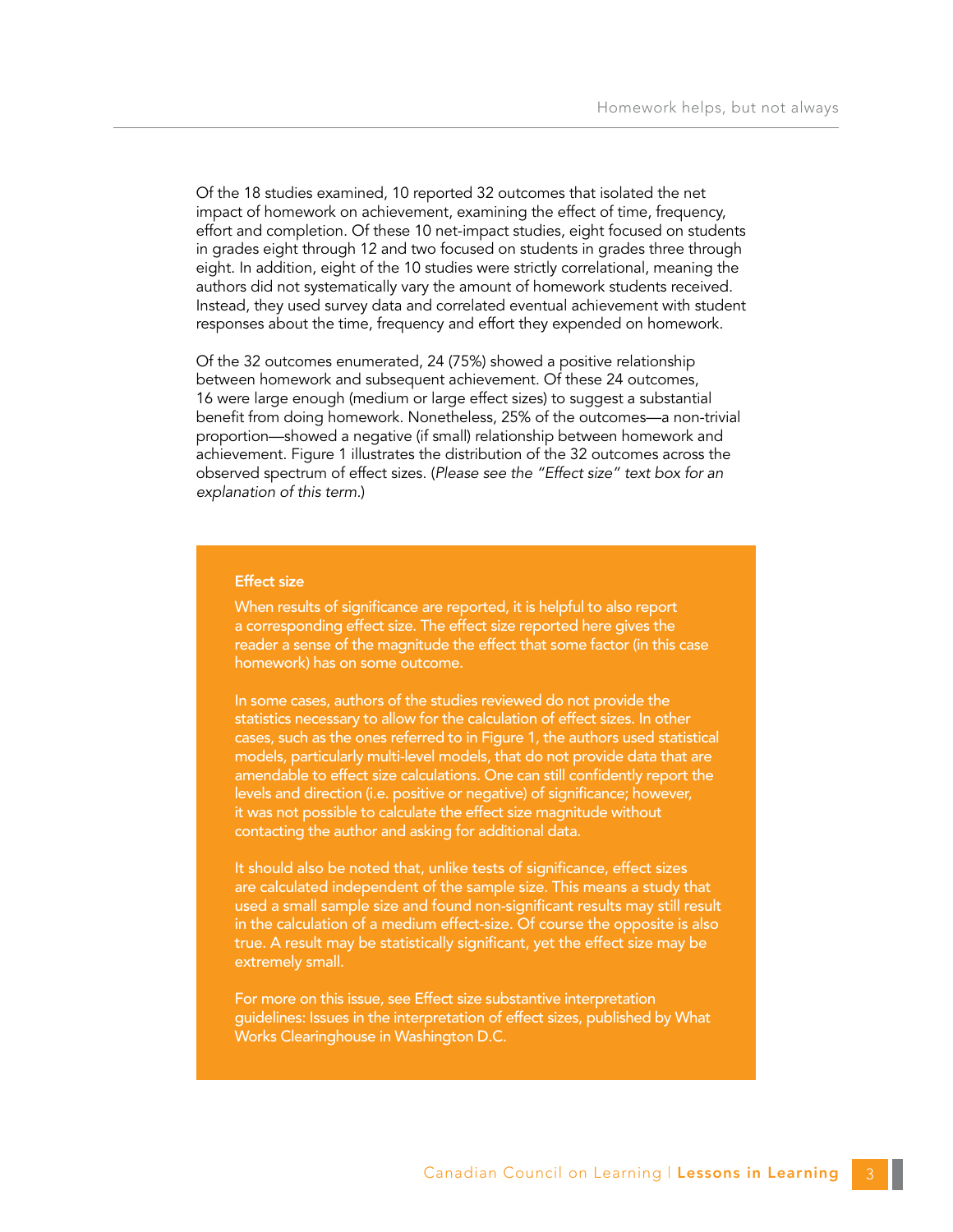

Figure 1: Distribution of outcomes and effect size magnitudes found in 10 studies looking at homework's net impact

Source: Canadian Council on Learning, *A systematic review of literature examining the impact of homework on academic achievement* (Ottawa: 2009)

While the majority of evidence favours homework, it remains important to explain the contradictions illustrated in Figure 1. Examining the factors underlying these contradictions reveals some important nuances in the research on homework.

Negative effects tend to occur in analyses that simply correlate time spent on homework with individual student achievement. Because weaker students may spend more time doing homework, either as a remedial activity or simply because it takes them longer to complete their homework, time on homework can be associated with lower achievement. This may be particularly true in lower grades, $^8$  and indeed negative correlations were revealed in one study that analyzed achievement data of Grade 4 students from 26 countries.

Because homework is sometimes a remedial activity where weaker students do more of it, controlling for classroom or school-level effects is important when trying to understand its effectiveness. In other words, do classes that spend more time on homework achieve higher results, on average, than classes that spend less time? From our analysis of the research, the answer appears to be yes. Within classes, weak students do more homework—as a remedial activity—than strong students, thereby creating a negative correlation between homework and achievement. But between classes, the class that has more homework assigned to it achieves at a higher level, on average.

Even this assertion must be tempered with the caveat that most research does not control for the types of students who enrol in certain classes or schools. For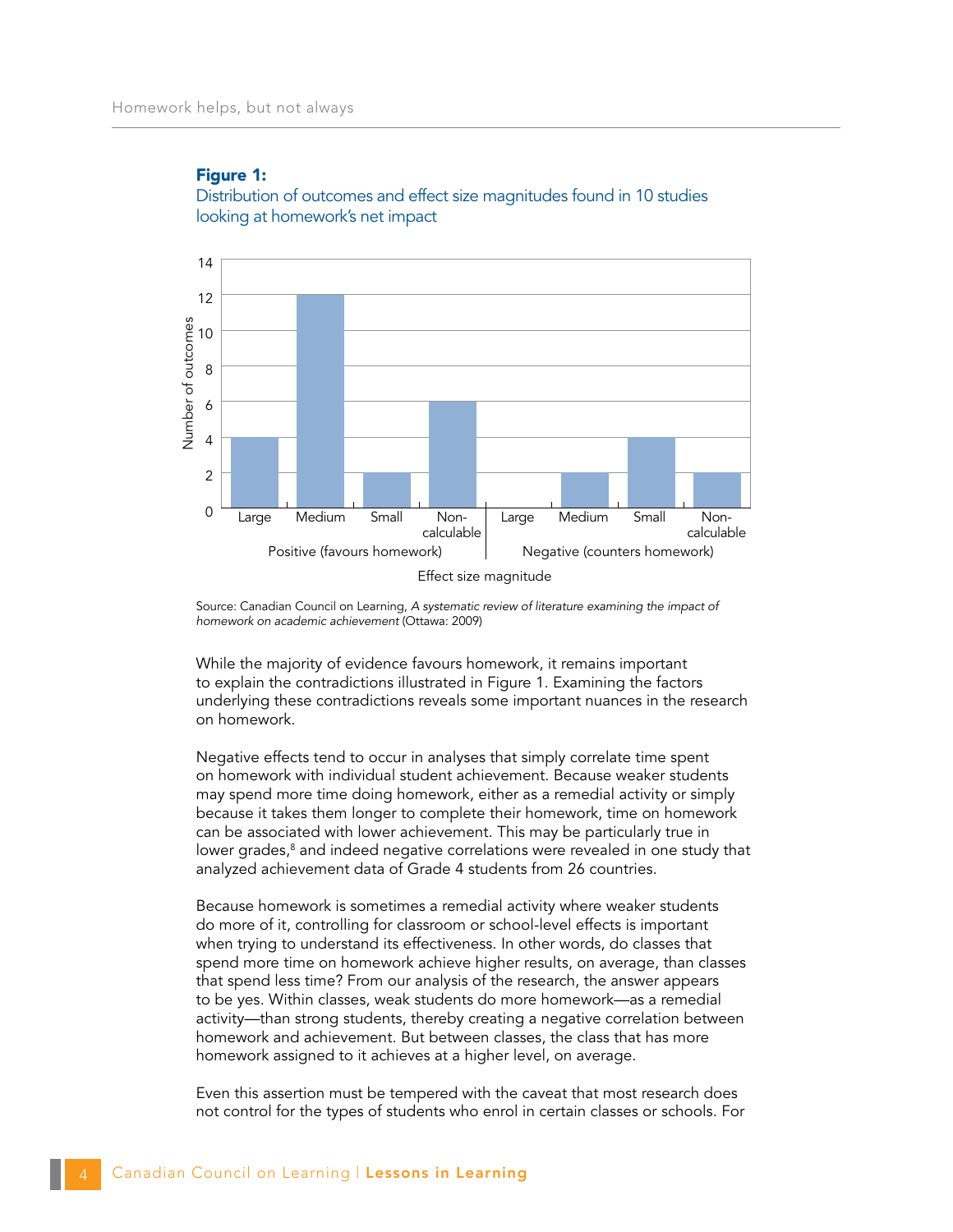example, it is very possible that the types of classes and schools assigning more homework are already populated by a larger than average proportion of highachieving students. This may be particularly true in European countries, such as Germany, where secondary schooling is highly stratified, or streamed according to ability.<sup>9</sup>

Other analyses within these net-impact studies indicate that, when predicting achievement, the self-reported frequency, effort and completion of homework are more important than the time spent on homework. Furthermore, in some studies, doing homework seemed to accrue more benefit to lower achieving students than to higher achieving students.

# Pedagogically enhanced homework

Another set of analyses examined the type of homework completed. Five U.S. studies examined the types of homework assigned to compare the effects of pedagogical enhancements with regular homework practices. These enhancements included web-enhanced assignments, answer-supplied math homework, self-regulated homework, homework assignments based on learning style and a homework intervention program.<sup>10</sup>

Of the 16 outcomes reported, 10 allowed for the calculation of an effect size (*see Figure 2*). Regardless of the intervention, the pedagogical enhancements moderately improved student achievement, as indicated by the five medium and five small effect sizes, and the six positive but incalculable effects.

### Figure 2:

Distribution of outcomes and effect size magnitudes found in 5 studies examining homework using pedagogical enhancements



Source: Source: Canadian Council on Learning, *A systematic review of literature examining the impact of homework on academic achievement* (Ottawa: 2009) Note: Of the 10 calculable effect sizes, all were positive, meaning all were associated with higher educational achievement.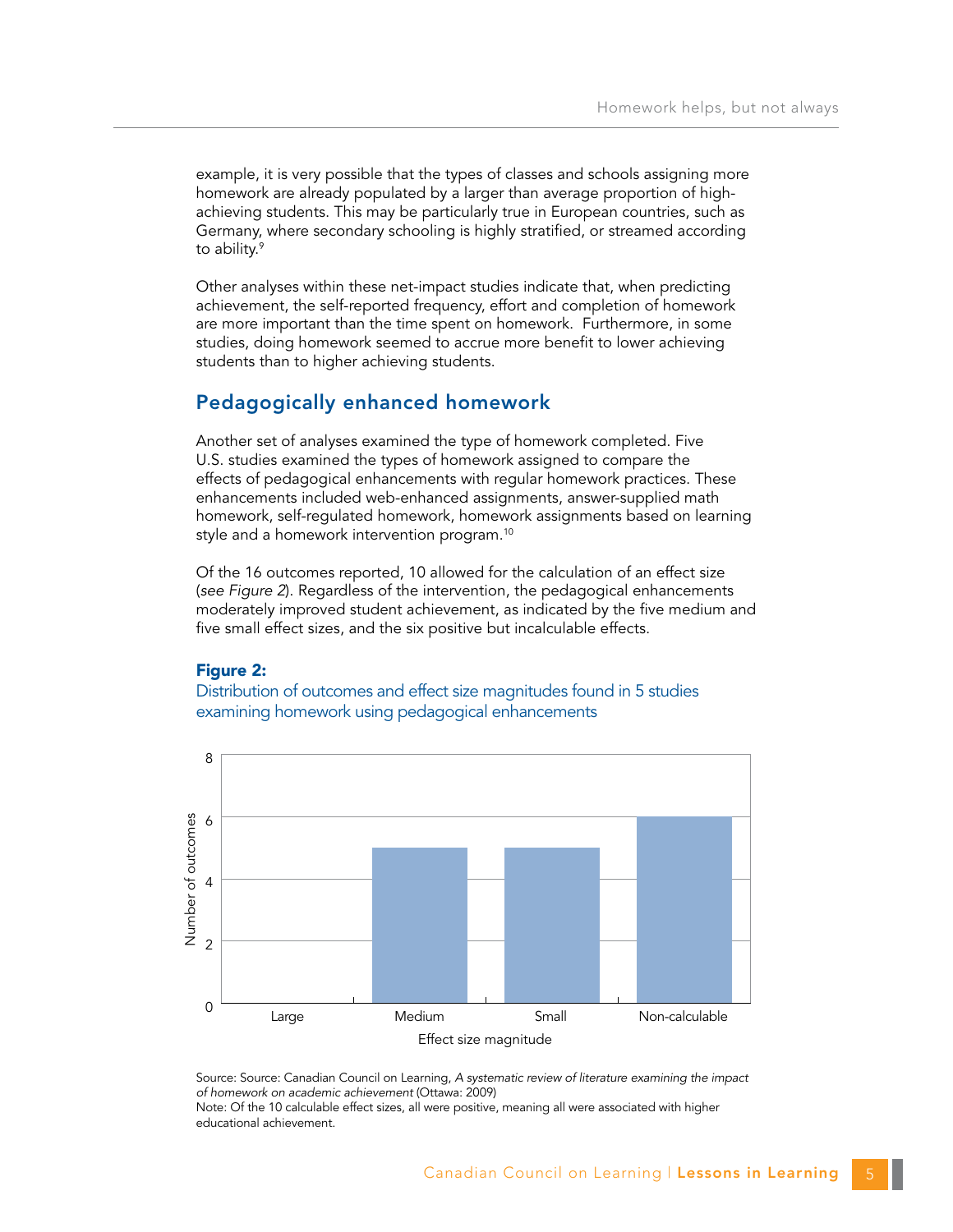These studies demonstrate that homework with an enhanced pedagogical technique is likely to increase academic achievement and unlikely to impede it. Common across the interventions was a component of meta-cognition or constructive learning. In other words, these homework assignments demanded active learning, rather than rote repetition of classroom material.

## Lessons in learning: Effective homework practices

#### *Active engagement*

Homework that demands active student engagement is more likely to be effective. A meta-cognitive component, where the students must think about their own learning—such as deciding which strategy to use for a particular mathematics word problem—may be an important part of this engagement. This was the primary finding of the pedagogical enhancement studies—a result that is complemented by the net-impact studies where effort is found to be more important than time spent doing homework. When students actively focus on their homework, their achievement increases. While not surprising (active engagement is typically considered a core principle of teaching and learning), many students' experience of homework suggests it is a principle that homework assignments do not necessarily exemplify.

#### *Judicious assignment of homework*

Up to a point, classes and schools that assign more homework appear to produce students with better achievement than classes and schools that assign less. As common sense indicates, classes where students do more homework seem to produce students with higher scores. Nonetheless, some studies indicate a point of diminishing returns for amount of homework assigned. For example, Cooper states that "for junior-high students the positive relation appeared for even small amounts of time on homework (less than one hour per night) but disappeared entirely after students reported doing between one and two hours each night."<sup>11</sup>

Furthermore, the studies that reveal a relationship between achievement and amount of homework assigned are correlational and cannot control for other possible causes of the correlation—most notably that students in classes and schools assigning the most homework might be higher achieving for other reasons. Overall, empirical evidence connecting homework quantity to higher achievement is qualified, which suggests that teachers and schools be judicious in their homework assignments. With regard to homework load, CCL's review found no evidence to suggest anything to counter Cooper's general rule of thumb: any assigned homework at the end of the school day should not exceed 10 minutes per grade level per day (i.e. a Grade 8 should receive no more than 80 minutes of homework per day).<sup>12</sup>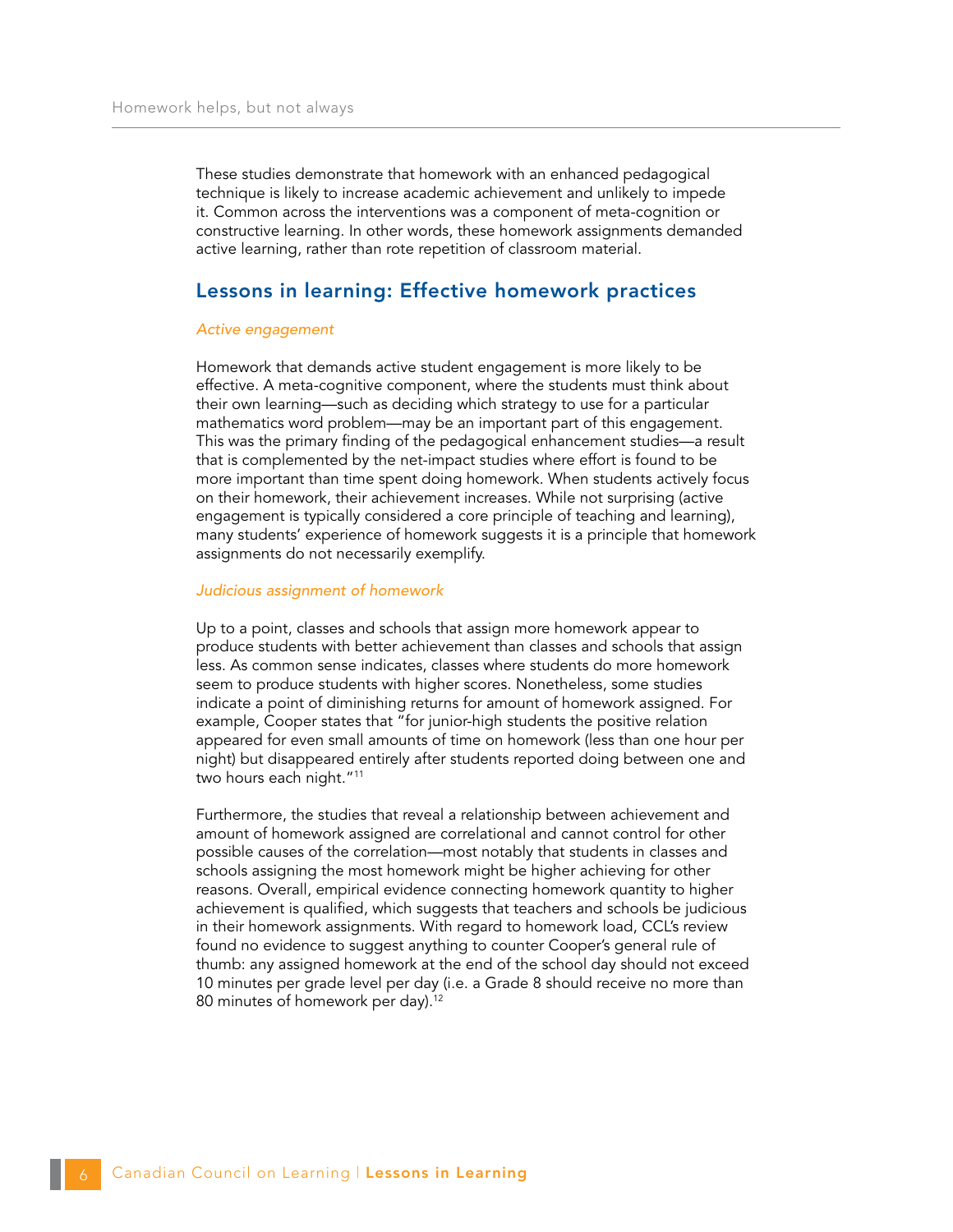### *Homework will affect different students differently*

Homework will likely produce different results in different student groups. Older students, (i.e. Grade 8 and above) seem most likely to benefit from doing homework. The evidence we reviewed either did not examine, or did not suggest, homework benefits for younger students. Almost all the 'net impact' homework studies were conducted on older students; the one study examining young students revealed a negative correlation between homework and achievement.

Lower achieving students also appear to have the most to gain from homework. Research focusing on individual students reveals larger gains among lower achievers,<sup>13</sup> and the studies focusing on entire schools indicate that students from low-performing schools benefit more from homework than those at highperforming schools.14

The homework debate is complex and research examining homework's effect on student achievement is varied. In short, homework is more likely to be effective and improve academic outcomes when assignments are engaging, relevant and meaningful, because it forces students to actively focus on their homework tasks. In addition, given Cooper's finding on diminishing returns, thoughtful consideration needs to be given to the amount of homework assigned, particularly for students at the elementary and junior high-school levels.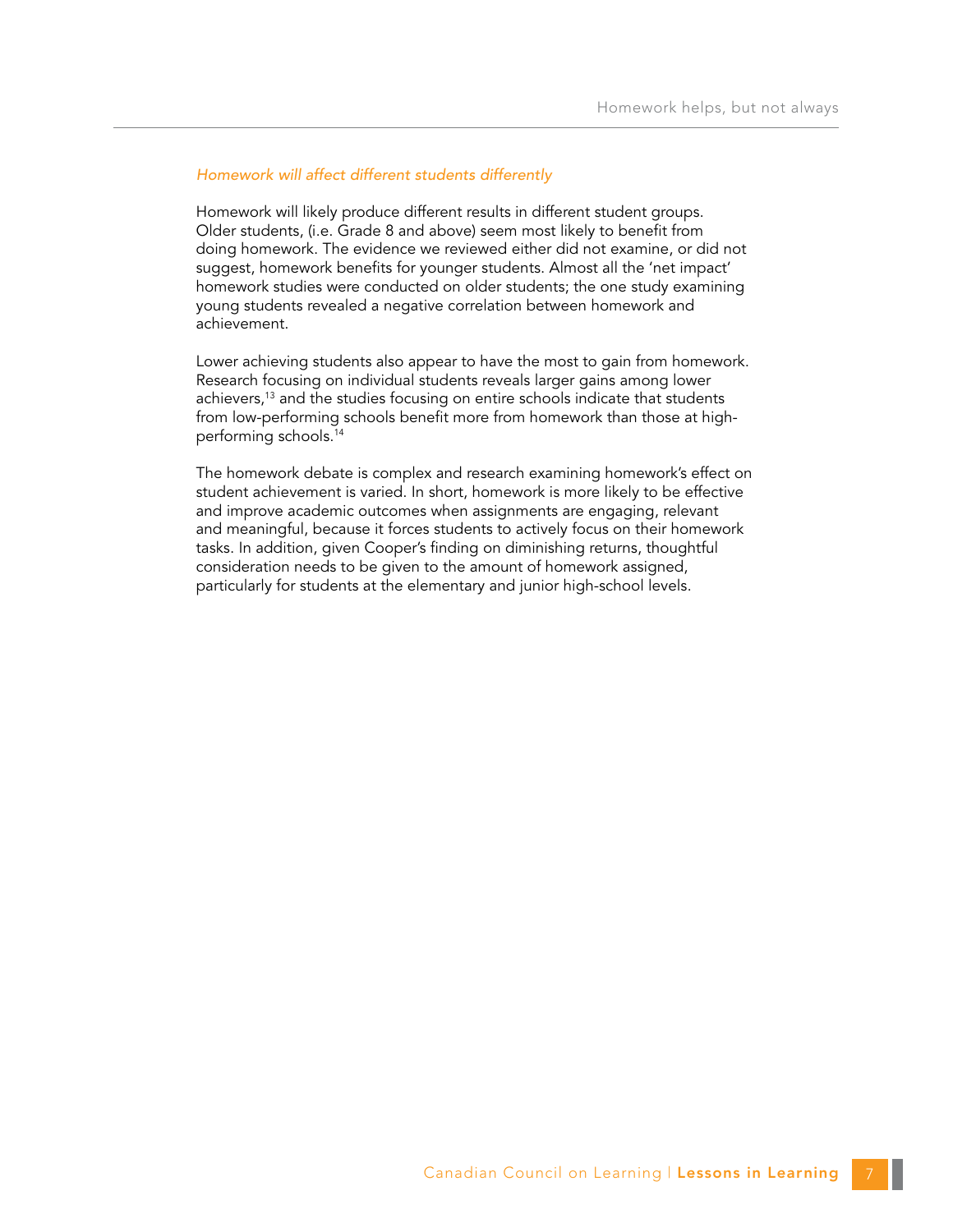### References

- <sup>1</sup> H. Cooper, J.C. Robinson, & E.A. Patall,. "Does homework improve academic achievement? A synthesis of research, 1987-2003." *Review of Educational Research, 76*(1), 1 (2006)
- <sup>2</sup> A. Kohn, *The homework myth: Why our kids get too much of a bad thing* (Cambridge, MA: Da Capo Life Long; Bennett & Kalish, 2007).
- <sup>3</sup> S. Bennett, and N. Kalish, *The case against homework: How homework is hurting our children and what we can do about it* (New York: Crown Publishers, 2006).
- <sup>4</sup> Canadian Council on Learning, *A systematic review of literature examining the impact of homework on academic achievement* (Ottawa: 2009), pp. 46–47.
- <sup>5</sup> Canadian Council on Learning. "Canadian attitudes toward homework," *2007 Survey of Canadian Attitudes toward Learning: Results for elementary and secondary school learning*, (Ottawa: 2007), www.ccl-cca.ca.
- <sup>6</sup> R. Marzano, and D. Pickering, "Errors and allegations about research on homework," *Phi Delta Kappan, 88* (7), 507-513 (2007).
- <sup>7</sup> H. Cooper, J.C. Robinson, and E.A. Patall, "Does homework improve academic achievement? A synthesis of research, 1987-2003."
- <sup>8</sup> H. Cooper, *The battle over homework: common ground for administrators, teachers, and parents* (Thousand Oaks, CA: Corwin Press, 2007).
- <sup>9</sup> G.N. Marks, "Are between- and within-school differences in student performance largely due to socio-economic background? Evidence from 30 countries." *Education Research*, Vol. 48(1) (2006), pp. 21–40.
- <sup>10</sup> Examples of types of pedagogically enhanced homework: 1) "Selfregulated" refers to Meyer's study where at-risk youth were taught organizational and self-monitoring strategies to aid them in completing their homework. 2) The learning-style intervention consisted of providing students with information about the different types of learning styles (the way in which students process, internalize, and retain new information) and then giving homework prescriptions based on their completion of a learning styles instrument. 3) The homework intervention program (HIP) referred to here consists of a comprehensive program that included an advisory period each day, teacher training, and a focus on communication and co-operation between teachers, parents, and students. HIP contained guidelines that each teacher not assign more than 15 minutes of homework each night and that no more than two tests be given on one day. Non-completion of homework was not tolerated, which was evidenced by the fact that students were detained during their elective time to complete homework that was not done the night before. Parents were included in the HIP through conferences with students, teachers, and counsellors. Parents could also access a telephone hotline or a website for homework and class information.